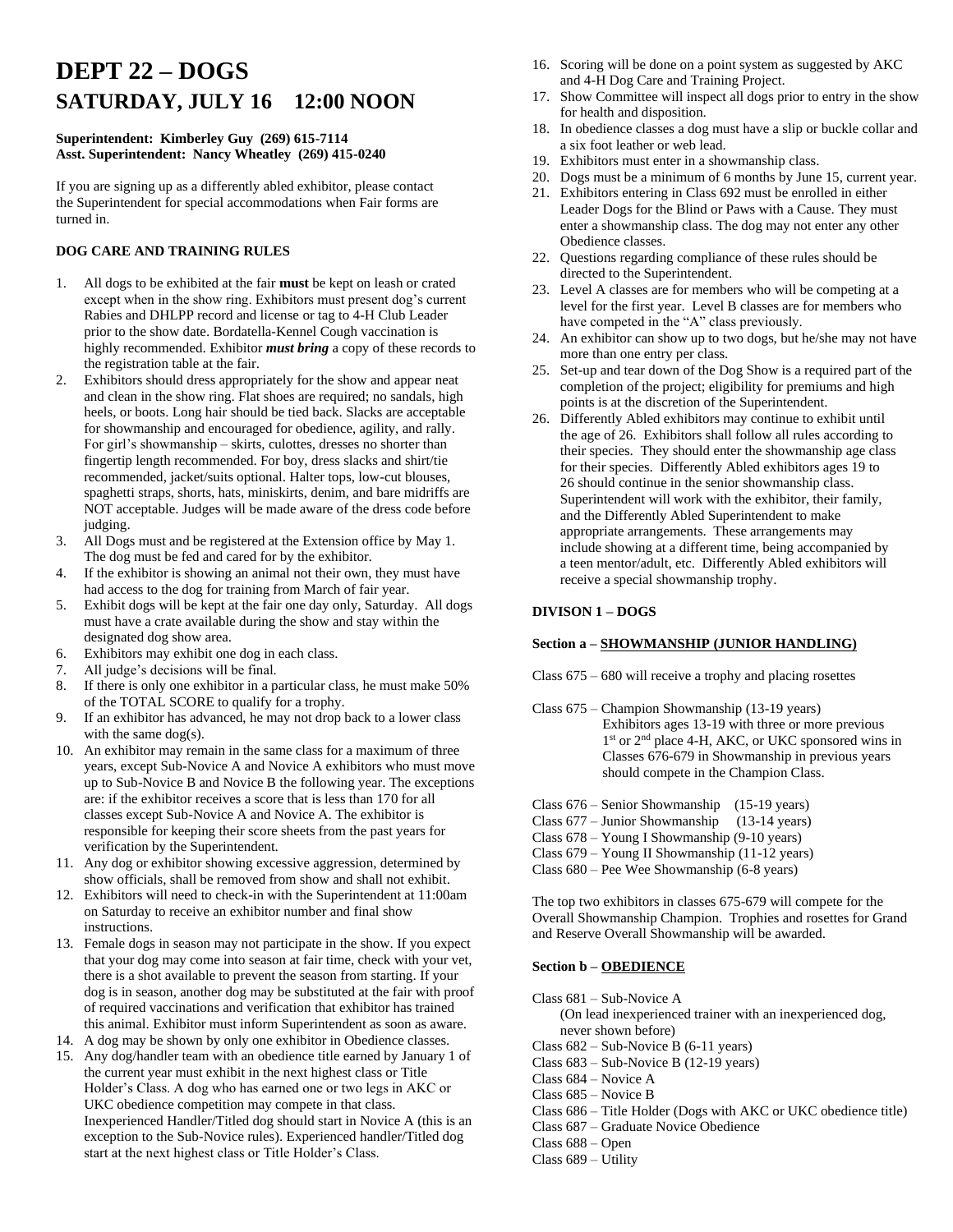| $Class 690 - Brace$<br>Brace is the showing of two dogs working obedience<br>together on the same leash on brace attachment at the<br>same time. On or off leash brace is optional.<br>$Class 691 - Team$<br>A team of four dogs and four handlers that compete as a<br>group performing the Novice exercises.<br>Class $692$ – Service Dogs<br>See rule 20 |             |           |                   |  |
|-------------------------------------------------------------------------------------------------------------------------------------------------------------------------------------------------------------------------------------------------------------------------------------------------------------------------------------------------------------|-------------|-----------|-------------------|--|
| Premiums for classes 681 thru 690                                                                                                                                                                                                                                                                                                                           | A<br>4 ()() | в<br>3.50 | $\subset$<br>3.00 |  |

Exhibitors in classes 681-685, and class 687 and 690 receive Dog Obedience rosettes (1-5) and A, B, C ribbons. First place exhibitors in these classes will also receive a trophy. First place exhibitors in classes 686, 688, and 689, will receive a Grand Champion rosette. First place exhibitors in Class 691 each receive a Grand Champion rosette (4 total)

# **Section c – COSTUME CLASS**

Grand and Reserve Trophies and Rosettes

Costumes (dog/handler/both) will be judged on creativity, originality, and youth's description of how the costume was personally designed and created.

Class 693 – Costume under 12 years of age Class 694 – Costume 12 years of age and over

#### **Section d – AGILITY**

#### **DOG AGILITY RULES**

- D. In Agility classes, buckle collars without tags only. Leashes must not be greater than 6'. Leashes must be made of leather or web only.
- E. Agility exhibitors must have a minimum of 6 months obedience training with exhibiting dog before the current fair year date and be entered in any obedience class with exhibiting dog to participate in any agility class.
- F. Agility exhibitors must be familiar with Agility equipment.
- G. Agility walk-through without dog will be done at the beginning of each class.
- H. Agility will be scored according to State 4-H Agility rules.
- I. For complete guidelines contact the MSU Extension Office.
- J. The exhibitor must currently be in or have participated in obedience training.
- K. Dog jump height information should be included on the Small Animal Entry form and exhibitors should show their jump height card at Dog Show registration.
- L. An experienced handler/new dog or new handler/experienced dog must enter in Beginner B or higher classes.
- M. Exhibitors may show only one dog in each class.

Class 695 – Beginner Agility A (6-11 years)

 First year beginner, on leash, handler may go over jumps with dog. Class 696 – Beginner Agility A (12-19 years)

 First year beginner, on leash, handler may go over jumps with dog. Class 697 – Beginner Agility B (6-11 years)

2<sup>nd</sup>-3<sup>rd</sup> year beginners, on leash handler may go over jumps with dog

Class 698 – Beginner Agility B (12-19 years)

2<sup>nd</sup>-3<sup>rd</sup> year beginners, on leash handler may go over jumps with dog

Class 699 – Intermediate Agility A

 First year intermediate, optional leash, handler may go over jumps with dog. One year previous experience in Beginner Agility is required.

Class 700 – Intermediate Agility B

2<sup>nd</sup>-3<sup>rd</sup> year intermediate, off leash, handler may NOT go over jumps with dog.

Class 701 – Advanced Agility

 Off leash, handler may NOT go over jumps with dog. One year previous experience in Intermediate Agility required.

Class 702 – Veterans Agility

 Dogs that have existing physical limitations causing unnecessary stress to the dog if they participate in agility (veterinary statement and superintendent pre-approval required – form available at Extension Office). Jump/equipment heights to be set according to 8" dog height, with no teeter totter obstacle.

All exhibitors in classes 695-702 will receive placing rosettes.

There will be a Grand Champion in each class for 695-702. Grand Champion will receive a trophy.

# **Section e – RALLY OBEDIENCE**

## **RALLY RULES**

- 1. Rally exhibitors must have a minimum of six months obedience training before the current fair year date and be entered in any obedience class to participate in any Rally classes.
- 2. Rally exhibitors must be familiar with rally signage and equipment.
- 3. Rally walk-through without dog will be done at the beginning of each class.
- 4. Rally will follow AKC Rally regulations and will use AKC signs. Go to **www.akc.org** for signs, rules, and regulations.
- 5. The exhibitor must currently be in or have participated in obedience training.
- 6. An experienced handler/new dog or new handler/experienced dog must enter in Novice B or higher classes.
- 7. Exhibitors may show only one dog in each class.

Class 703 – Novice A - First year beginners Class  $704$  – Novice B -  $2<sup>nd</sup>/3<sup>rd</sup>$  year beginners Class  $705 -$  Advanced -  $1<sup>st</sup>/2<sup>nd</sup>$  year intermediate - Off Leash Class 706 – Excellent - Advanced – Off Leash

All exhibitors in classes 703-706 will receive 1-5 rosettes.

There will be a Grand Champion in each class for 703-706. Grand Champion will receive a trophy.

For Freestyle Obedience and Team Obedience Demonstrations, see Department 73, Individual/Team demonstration.

A High Points and Reserve High Points trophy will be awarded to the highest combined total scores in Obedience, Rally, and Agility. If more than one dog is used by a handler, the dog used in Showmanship MUST also be used in all four events to be eligible for the high point trophy. Ties will be based on showmanship placements, followed by record book in the event of a second tie.

#### **Section f – DOG RECORD BOOK CONTEST**

To recognize outstanding achievement in record keeping for a dog project, awards will be presented to the top exhibitor in the following divisions.

> Pee Wee (6-8) Young (9-12)